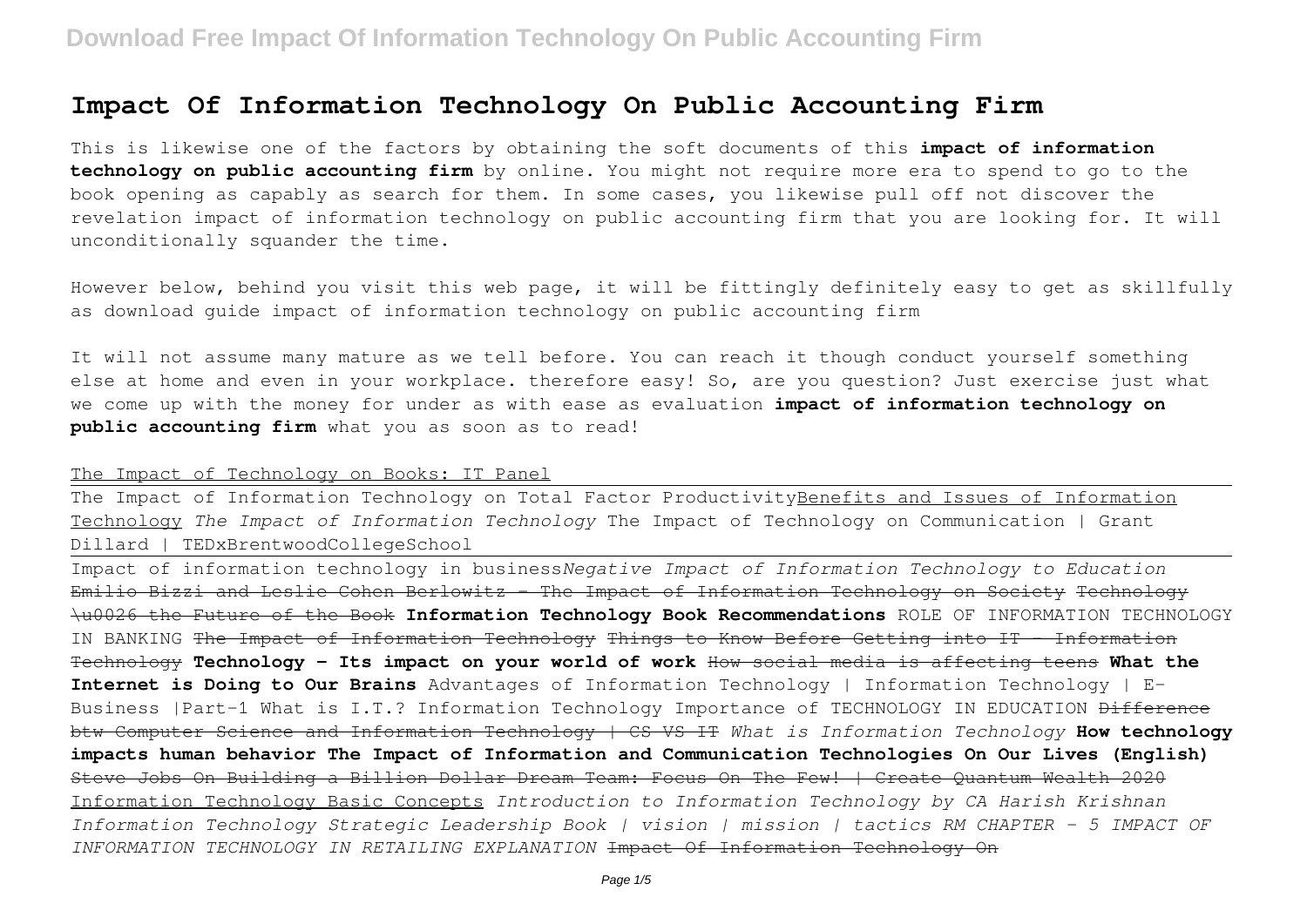8 Major Impacts of Information Technology on Businesses #1. Cloud Computing. The concept of cloud computing is immensely popular among businesses owing to the efficiency in... #2. Automation of Business Processes. The movement towards increased automation of business processes has gained... #3. ...

#### 8 Major Impacts of Information Technology on Businesses ...

Well, while technology has made life easy, it has also made us lazy. Let us look at the positive and negative impact of technology on society. When we speak of the impact of technology on society, we always talk about the positive effects of technology and about how technology has made life easy. We talk about the Internet as an information resource and a communication platform and conveniently ignore the fact that an overexposure to it leads to Internet addiction.

### What is the Impact of Technology on Our Society? A ...

Positive impact of information technology: Ease of access: With the various advances made in the field of information technology, it is now possible to access information on a certain subject, tag, and even geotag it, categorize it and store it for review later. It is now possible to analyze large streams of data using information technology to study emerging patterns and trends, which can prove to be invaluable to companies. In short, with IT, it is now possible to access comprehensive ...

#### Positive and negative impact of information technology ...

Impact of Information Technology in an Organization -. Information technology systems are used by organizations to perform various tasks. Some use IT to provide for the basic processing of transactions, while others enable customers, distributors and suppliers to interact with the organization through various communication technology systems such as the internet.

#### Impact of Information Technology in an Organization

Benefits Of Information Technology Price efficacy. Information technology has helped to computerize the company process thus streamlining companies to... Generation of new projects -. Likely the best benefit of information technologies is the invention of interesting and... Lack of job safety -. ...

#### Impact of Information Technology on Society - erpinnews

The impact of technology on organizations has extended to improve relations within the organization and improve the ability of the organization to serve its clients or customers. Notably, the influence of technology has extended to the point that it's impacting the shape of the organization itself.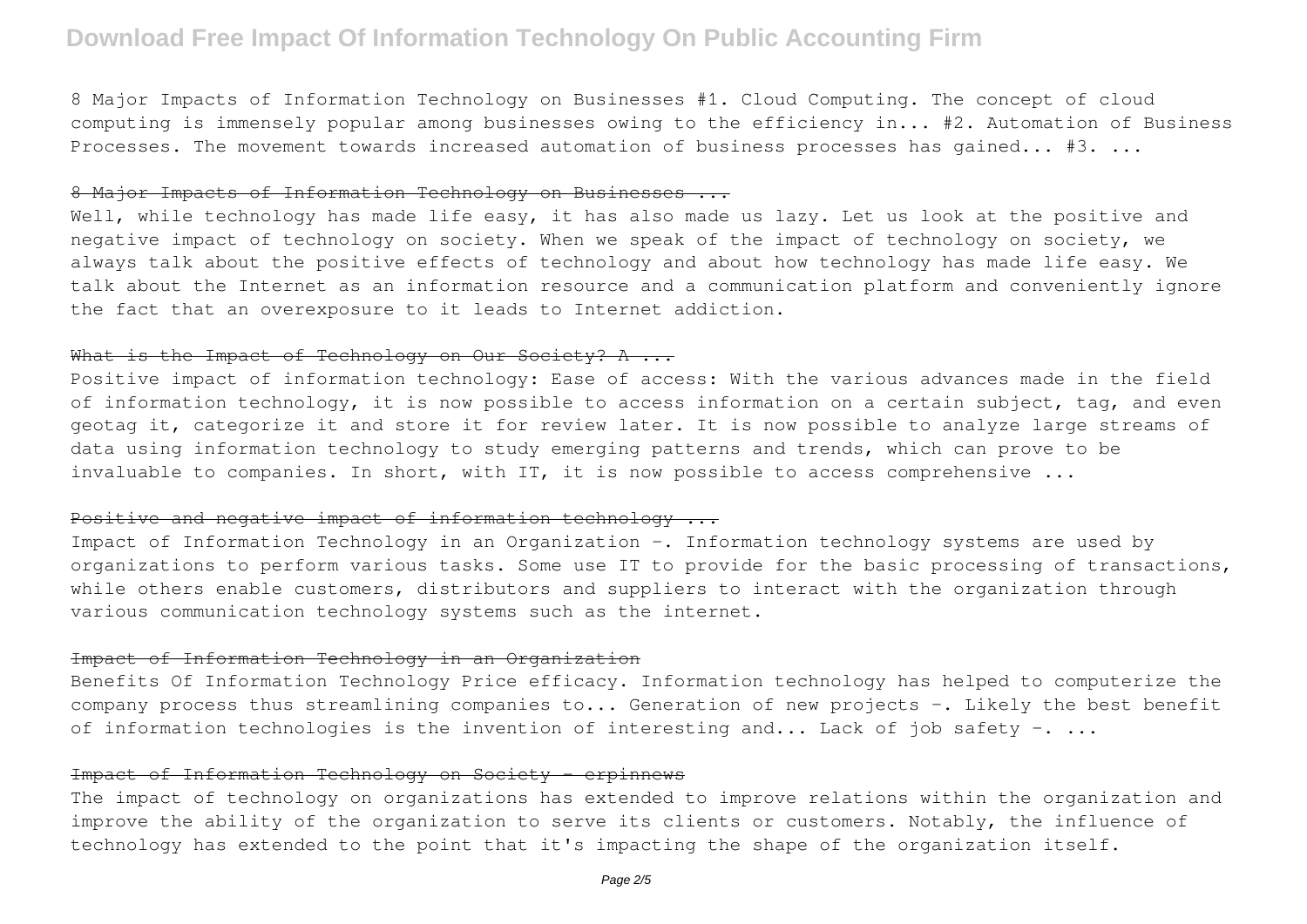### The Impact of Technology on Organizations - 1167 Words ...

Information Technology has also had a major impact on a government's intelligence agencies. Encryption of sensitive information has enabled government's to obtain added security. However attempting to decrypt information is also a major area of work for those employed by the government.

#### The Impact of Information Technology on Work and Society ...

Effects of information technology in our daily activities 1. Effects on education. Information technology has made the education process more effective and productive. It has increased the well-being of the students. Developed methods of education have made this process easier, such as the replacement of books with tablets and laptops.

### Impacts of information technology (IT) - Master ...

The introduction of technology in the educational field has made the process of learning and knowledgesharing, a more interactive and pleasurable experience. Perhaps, the greatest impact of technology on education is the change in perspective. The paradigm shift in thinking from local to global can be attributed to technology.

### The Impact of Technology on Education You Probably Never ...

Impacts of Information Technology on Society in the new Century 1 Introduction In the past few decades there has been a revolution in computing and communications, and all indications are that technological progress and use of information technology will continue at a rapid pace.

### Impacts of Information Technology on Society in the new ...

Information Technology also has a major impact on the defence capabilities of governments. This covers both a government's capability to wage war and their intelligence gathering capability. Advances in weapons technology and weapons design have increased the effectiveness of various governments' armed forces [1].

### Information Technology, Its Impact on Society and Its Future

Information technology particularly impacts course content and teaching methodology and the recruitment and training of teaching staff as well as the content of courses. Information technology requires teachers to learn new sets of skills.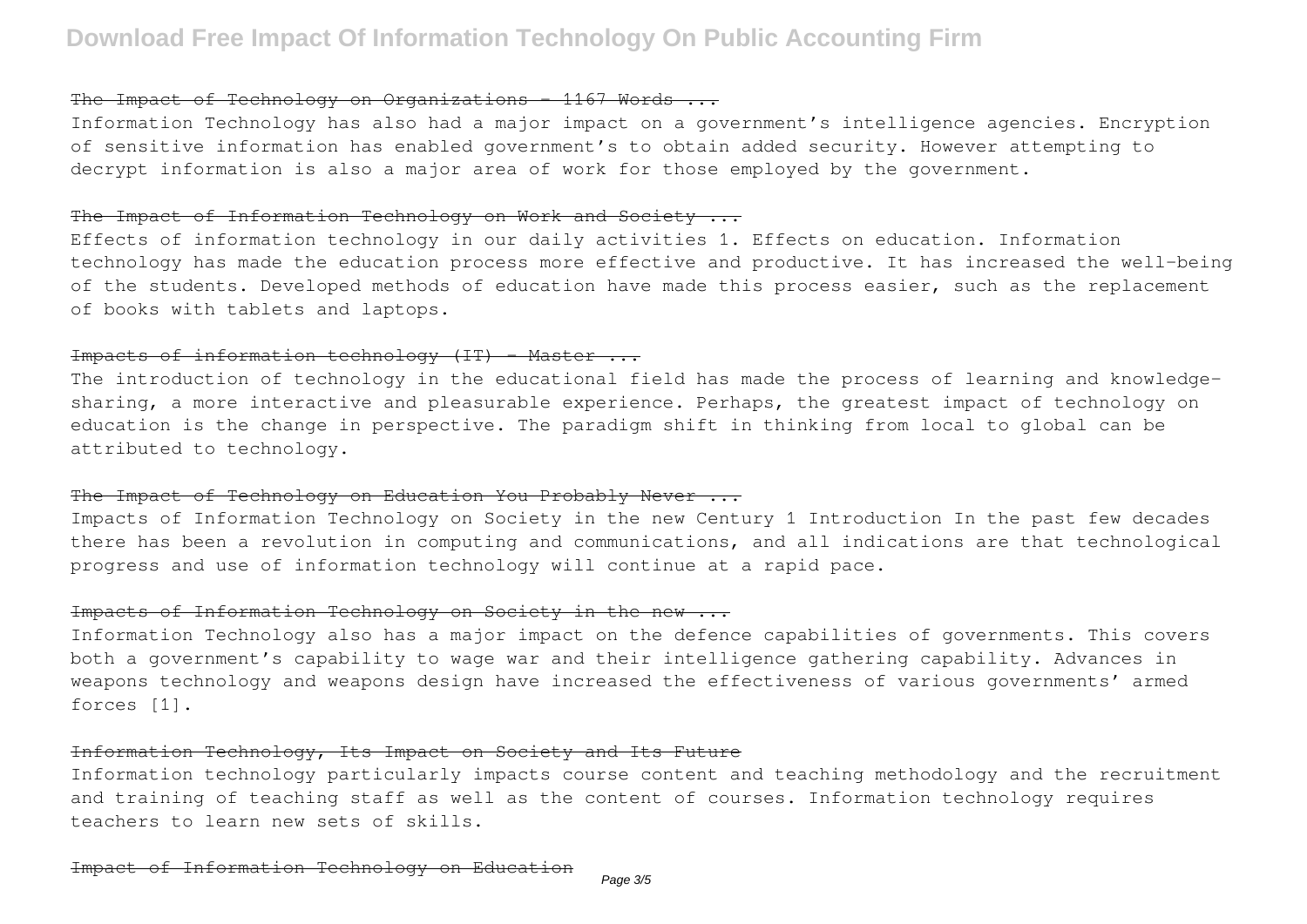Technology And Society - Impact of Technology On Society -. Technology and human life cannot be separated; society has a cyclical co-dependence on technology. We use technology; depend on technology in our daily life and our needs and demands for technology keep on rising. Humans use technology to travel, to communicate, to learn, to do business and to live in comfort.

#### Technology And Society - Impact of Technology On Society

Although the health sciences will benefit from many of the advances in information technology that are applied to a wide variety of research areas, information technology is of particular importance to health care delivery. Developments of computerized patient records will enhance the efficiency, effectiveness, and distribution of health care.

#### Impact of information technology on medicine - ScienceDirect

The Impact of Information Technology on Individuals, Society and Organizations Information systems and information technology are important in supporting, maintaining and enriching many aspects of livings.

#### The Impact of Information Technology on Individuals ...

While accountants once entered transactions by hand, information technology has made it possible to record information in real time, compile information from numerous sources and automate repetitive tasks. This has allowed accounting professionals to focus more on giving financial advice and monitoring performance.

### The Impact of Information Technology on Accounting | Bizfluent

This paper attempts to clarify the impacts of information technology (IT) on accounting systems. The biggest impact IT has made on accounting is the ability of companies to develop and use computerized systems to track and record financial transactions.

## The impact of Information Technology (IT) on modern ...

Technology has greatly affected and impacted the way things are presented and taught in the classroom. Technology has had a large impact on the materials that are used and the way we use these materials to teach in the schools. Most everything that is used in today's classroom has been a result of technology.